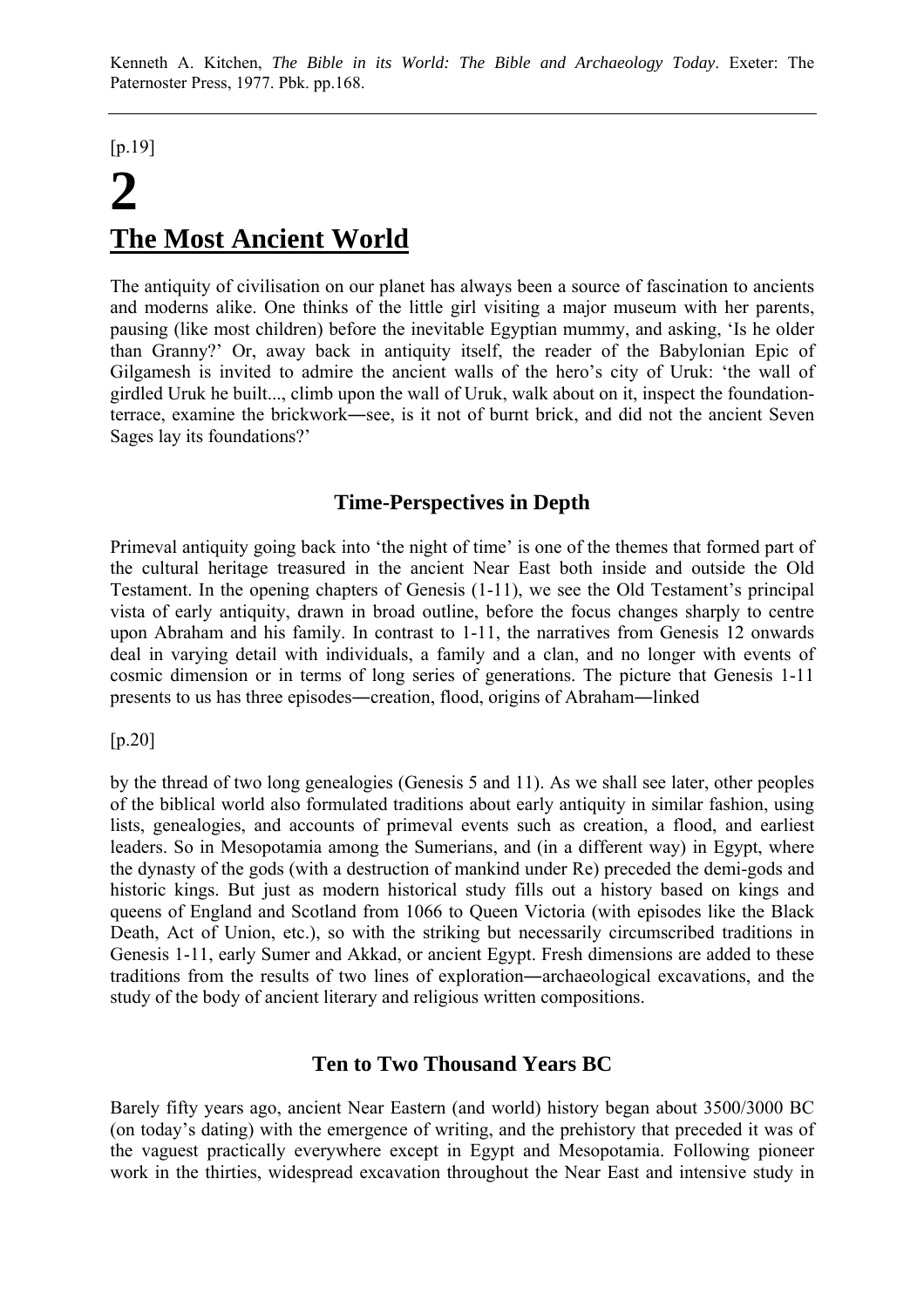the last twenty-five years has transformed the whole picture. The newer methods of dating remains (Carbon-14, bristlecone pine ring-counts, etc.) have helped to provide a still-flexible outline of broad dates for well before 3000 BC.

Thus, before the earliest practicable date for an Abraham (about 2000 BC or so), there extends back through time an immense perspective of ancient cultures and civilisation for over 80 centuries back to about 10,000 BC or more. Of this long period, only the last 12 centuries (3200-2000 BC)―a little more than the 3rd millennium―stand increasingly in the full light of history because of the invention and use of writing. But the previous sixty eight centuries pulsate also with life and colour.

#### **1.** *Foundations of Culture, c.10,000-6000 BC*

Before the tenth millennium BC, we know only of hunters, fishers, collectors of edible fruits and roots, of people living in caves and in temporary shelters―the so-called Palaeolithic ('Old Stone') and Mesolithic ('Middle Stone') Ages, but from roughly 9000 BC onwards, we find the first real settlements in the Near East, as peo-

[p.21]

 $\overline{a}$ 

ple gradually became keepers of goats, sheep or cattle, and learned to cultivate grain-crops. From this Neolithic ('New Stone') phase, a series of ancient towns has come to light in Palestine, Syria, Anatolia and Mesopotamia. Oldest Jericho became in time a walled township ten acres in extent, with massive watchtowers and round houses, for a population of perhaps 2000 people. The sheer mass of the stone-built defences, the economy based partly on local cultivation of irrigated ground and partly on trade, and the general material layout and quality of life―all suggest a well-organised community under effective leadership able to muster the common resources for major undertakings―and fearing jealous foes against whom defence was thought needful. Still later, when the old was long gone, a new population built a new town of rectangular houses with fine plastered floors (and using reed mats).<sup>1</sup> But pottery was one convenience that had not yet come into use in Palestine. In Syria, along the middle Euphrates, comparable townships arose at sites such as those known today as Mureybet and Tell Abu Hureyra, the latter being almost a city.

Far north in Anatolia, remarkable towns grew up at this early epoch (7th millennium if not earlier), at Hacilar (old settlement) and especially Catal Huyuk―a town-site of 32 acres, thrice as large as Jericho. Life here was enlivened with some of the world's earliest pottery. However, the only entry/exit of the houses was up and down ladders through a roof-hatch, hence no doubt some nasty falls, probably reflected in broken bones in the skeletons of former inhabitants. The excavator notes also a good number of head-wounds that may well have resulted from family and neighbours' quarrels, with people living so closely together―sad testimony to human nature in all ages! And possibly life was both stimulated and shadowed by sinister-seeming religious cults. A series of shrines bore paintings that included vulturefigures pecking at headless human bodies, and had clay-plastered bulls' heads, before which were laid baskets containing human skulls (prior to later burial?).

<sup>&</sup>lt;sup>1</sup> The two phases of this early Jericho are usually termed 'Pre-Pottery Neolithic A and B' in archaeological works.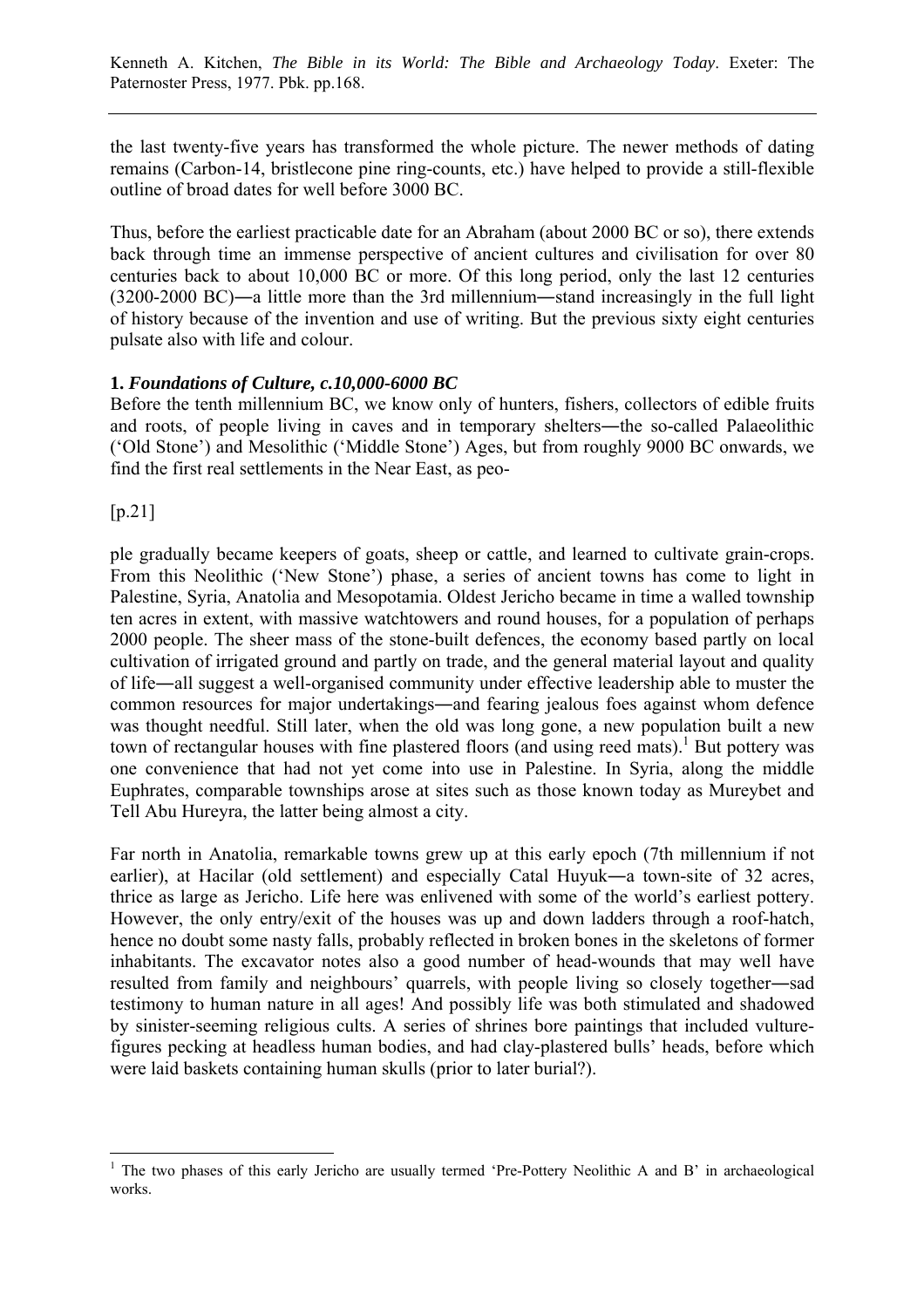Westward in Cyprus, the oldest settlements at Khirokitia had a paved street, and 'upstairsdownstairs' beehive-domed houses. Eastward, in Mesopotamia, arose villages in the Zagros foothills (as at Jarmo) and townships in the steppes and central plains (like Umm Dabaghiyah). Thus, across a vast area, from central Europe and over the entire Near East into Iran and beyond the Caucasus, there grew up a vast swathe of local cultures based on agriculture and animal husbandry, sometimes partly at least on trade, building villages and towns of mud-brick, worshipping deities that personified natural forces (e.g., reproduction), and using a con-

[p.22]

 $\overline{a}$ 

siderable array of tools and furnishings, sometimes of a quality of finish or aesthetic appeal that still commands our admiration today.

#### **2.** *The Flowering of Pre-literate High Cultures, c. 6000-3200 BC*

From about 6000 BC onwards, the use of pottery steadily became universal in the ancient Near East, in a great variety of styles, forms and decoration, in different regions and cultures, and with the passage of time. Thus it becomes the archaeologist's handiest material indicator to follow the spread of cultural influence and to trace sequences of cultures down through time. From at least 6000 BC onwards, copper came into use for tools alongside stone. It first was used as native metal, hammered cold, but smelting and casting techniques made possible a wide range of uses. Conventionally, archaeologists sometimes speaks of this as the Chalcolithic Age ('Copper/Stone' Age). With the full use of copper and other metals, *c*. 3200 BC onwards, the rather misleading term 'Early Bronze Age' is customary, despite the lack of bronze at that early epoch.

In Palestine, the Chalcolithic age (*c*. 4000-3200 BC) is most famed for its technical achievements and religious art. Across the Jordan at Ghassul, several buildings had coloured frescoes on their plastered walls, perhaps illustrating local mythology: an eight-pointed star, strange bird-like figures, as well as geometric patterns and a group of human figures. To a temple at En-Gedi may have belonged such a ritual treasure as that found at Nahal Mishmar with its remarkable copper sceptres and processional  $(?)$  standards.<sup>2</sup> Technologically astonishing was the great desert township at Jawa in Transjordan, totally dependent upon an elaborate water-conservation system of dam, channels and pools.<sup>3</sup>

In Syria, sites that are famous in later periods, like Byblos and Ugarit (Ras Shamra), show the impact of the Halaf and Ubaid cultures of Mesopotamia. The whole period *c*. 5000 to 3200 BC witnessed the emerging brilliance of Mesopotamian culture, whose influence radiated out to Syria and southern Anatolia, as marked by the successive spread of pottery styles, be it the brilliant painted vessels of Halaf or Ubaid, or the plainer wares of the Uruk period. Throughout Mesopotamia we see the rise of cities centred upon impressive temples displaying the most spectacular architecture, from Eridu and Uruk (biblical Erech) in the 'deep South' to Gawra in the far north. The Sumerians may already have been the leading element in the population. Direct Mesopotamian influence already reached far west, to the westernmost bend of the Euphrates in Syria where a huge, purely Mesopotamian fortress a thousand

<sup>&</sup>lt;sup>2</sup> On religion in Chalcolithic Palestine, cf. C. Elliott, *Palestine Exploration Quarterly* 109 (1977), pp. 3-25.  $\frac{3}{5}$  Cf. the reports by S. W. Helpes in Lawart 7 (1975), 2 (1976), and 0 (1977).

Cf. the reports by S. W. Helms in *Levant* 7 (1975), 8 (1976), and 9 (1977).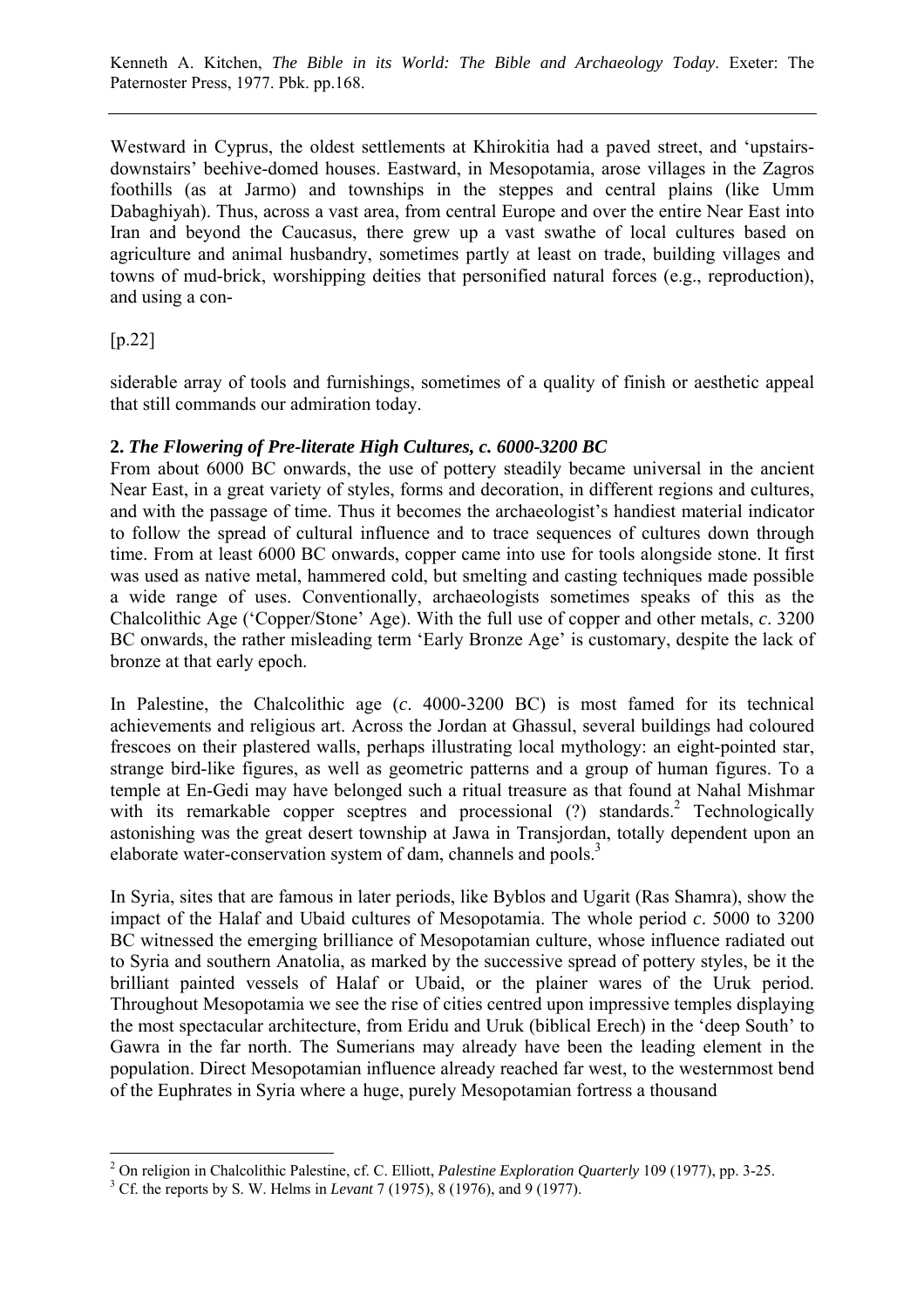# [p.23]

metres long was built (*c*. 3300 BC) at Habuba el-Kabira―perhaps by order of some precursor of that archetypal Sumerian adventurer Gilgamesh! However, rival city-states rather than farflung empires were already probably the rule in Mesopotamia. Finally, the use of pictures on pads of clay to keep accounts began the history of writing―and likewise the era of written history. In Egypt, a distinct agricultural civilistion arose in Valley and Delta; arrival of the concept of writing stimulated the invention of the hieroglyphs just before a southern king conquered also the north to found the first dynasty of the pharaonic monarchy about 3200 BC.

## **3.** *The Brilliant Third Millennium, c. 3200-2000 BC*

Such, then, in the very barest, simplest outline, runs the story of the rise of civilisation for some sixty eight centuries or so, down to a point (the start of written history) still well over a thousand years before Abraham. During this final thousand years and more before 2000 BC, the civilisations of Egypt and Sumer reached their first peak of maturity and brilliant achievement.

In Egypt, the Old Kingdom or 'Pyramid Age' witnessed splendid stone architecture: temples of the gods, vast pyramids as tombs of the kings, these being surrounded by veritable streets and cities of tomb-chapels of the principal officials of the realm. The growing number of inscriptions attests a complex administration under the pharaoh and his vizier. Superb craftsmanship appears in the fine arts, jewellery, sculpture and painting. Writing skills extended beyond administration to other, more literary spheres. Narrative is represented by biographical inscriptions of officials in their tomb-chapels. Spells, hymns, and a variety of long and elaborate rituals make up much of the so-called 'Pyramid Texts' that were inscribed within the later pyramids of the period. A series of wisdom-writings (related in form and matter to Proverbs) probably originated at this time, although preserved to us in later copies so far.

In Mesopotamia, the Sumerian city-states lacked the political unity of Egypt, but rivalled her in all the arts, in sophisticated administration, and in pioneering the beginnings of literature. Besides word-lists and sign-lists, we have―again―wisdom-books and hymns, as well as brief royal inscriptions. During about 2400-2200 BC, the Semitic-speaking dynasty of Sargon of Akkad established an empire that controlled all of Mesopotamia and disputed the rule of the Middle Euphrates region with the great North-Syrian kingdom of Ebla. Collapse of the Akkad empire led to foreign (Gutian) domination, until the Sumerian Third Dynasty of Ur (*c*. 2100-2000 BC) reunited Mesopotamia in the last flowering of Sumerian political power. Under the rule of both Akkad and Ur,

[p.24]

all the arts, crafts and skills flourished, and much new literature was composed. It is mainly the hymnology that has so far survived to us from this, plus some royal inscriptions. After the fall of Ur, Mesopotamia split up into a series of rival city-states (Old-Babylonian period), with Semitic dynasties, increasingly of West-Semitic-speaking stock, called by the Babylonians 'Amurrites' (Amorites) or 'Westerners'. In this period of ferment, a vast amount of the most varied Sumerian literature was cultivated in the scribal schools, and Akkadian (Babylonian, rather than its sister Assyrian) gave birth to a vigorous literature in narrative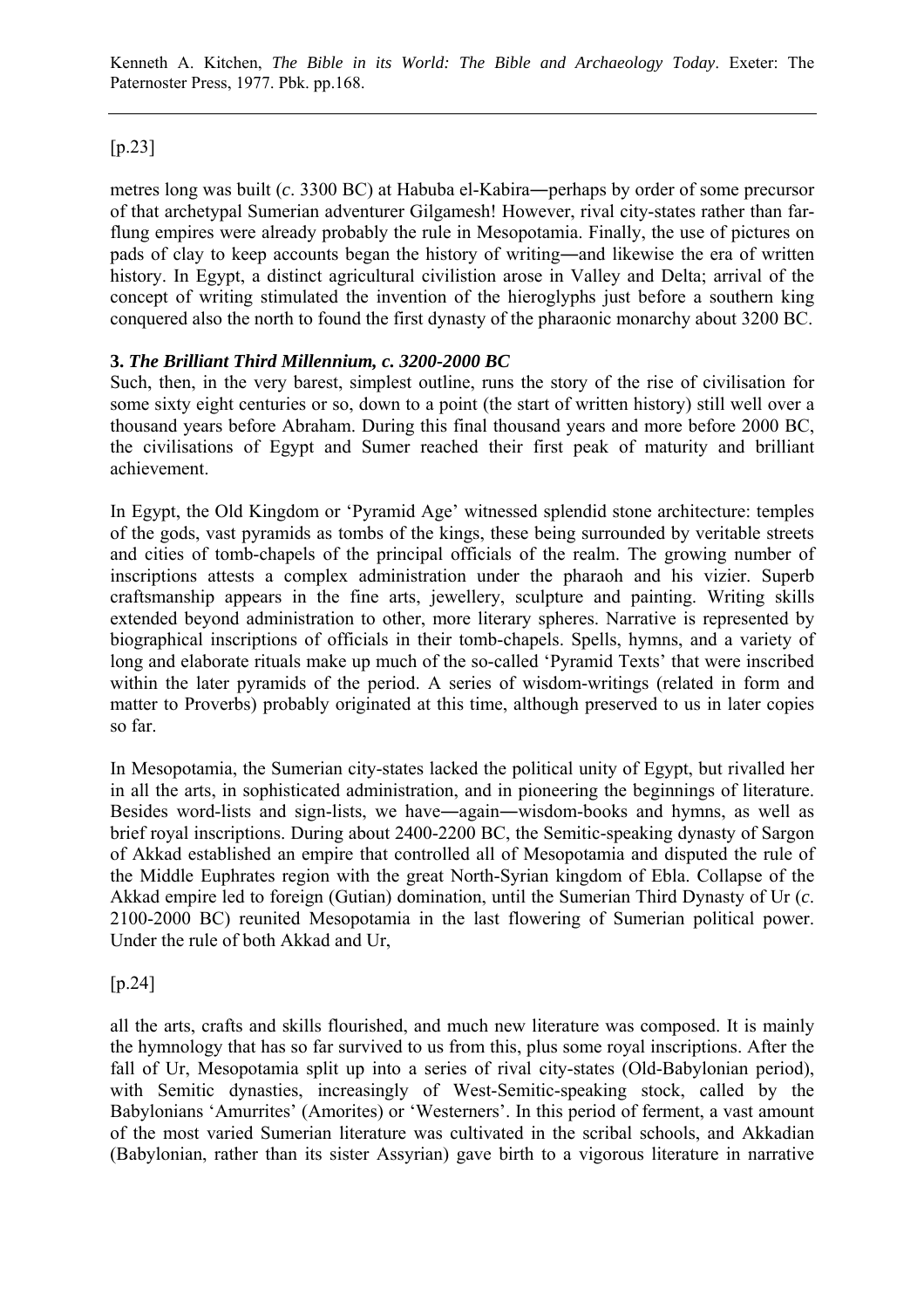(epic, legend), wisdom, hymnody and so on. A common culture was shared by Sumerians, Babylonians and Western Semites in Mesopotamia.

In the Levant―Anatolia, Syria, Palestine―city-states were the rule politically, with seminomadic pastoralists moving about in the fringe areas of the sedentary, agriculture-based mini-states. Mesopotamian cultural influence was felt in North Syria. This appears at Ebla, great rival of Akkad, whose vast archives used Sumerian script and language, besides going on to use cuneiform to write the local West-Semitic language. Those archives, too, include religious, narrative and wisdom literature. Unlike most of her neighbours, Ebla became a 'great power', able to challenge the Mesopotamian kings, during about 2404-2250 BC. Neither the Anatolian princedoms in the far north (among whom the Hittites were beginning to appear) nor the petty Palestinian city-states could match Ebla politically, but all had their own regional high culture materially.

## **4.** *The Perspective of Eighty Centuries*

These major civilisations, even when focused on urban centres, were still directly based upon agriculture and animal husbandry―upon the farmer and the pastoralist. In Palestine, Syria, and certainly Upper Mesopotamia, the cultivator and the herdsman were the two interdependent parts of the food-producing economy. In Syria and Mesopotamia, the cities were centres of political powers—of royal dynasties—but their satellite villages were the real centres of food-production. There lived the farmers, and around them (between winter and summer pastures) moved the herdsmen of sheep and cattle. This background is reflected in ancient texts, such as the Sumerian 'debates' between farmer and shepherd in friendly rivalry.4 It needs to be remembered as the real economic and social background when reading the patriarchal and other narratives in the Old Testament. The patriarchs, for example, moved from Ur to Haran to Palestine, going from one pastoral/agricultural setting to

 $[p.25]$ 

 $\overline{a}$ 

another. In the first two cases, from territory dependent on the cities of Ur and Har(r)an, in the third phase interacting with the local Palestinian city-states and communities.

What else from this vast epoch before 2000 BC is of significance for the beginnings of the biblical story? First, the sheer length of time―the many generations, century upon century. By 2000 BC, the civilised world was already ancient. Throughout the ancient Near East, cultures and civilisations rose and fell not once but many times over. Little wonder, then, that before Abraham the narratives in Genesis 1-11 look back through genealogies on repetitive patterns to 'in the beginning'.

Secondly, there was never a cultural vacuum in the ancient biblical East. Pastoralists and farmers lived in close contact, and both had intimate dealings with the central powers of their time and place, where and whenever that might be. The famous Mari archives of the early 2nd millennium BC merely illustrate at length conditions that were true there and widely elsewhere not only in the early 2nd millennium BC but also long centuries before and after. Those interconnections in everyday life, at local level and on several planes―governmental, personal, and so on―made it impossible for any ordinary pastoral group or farming

<sup>4</sup> So, 'Dumuzi and Enkimdu' (Kramer, in Pritchard, *Ancient Near Eastern Texts*, 1950/69, pp. 41-42), and the 'Dispute of Cattle and Grain' (cf. Kramer, *The Sumerians*, 1963, pp. 220-222).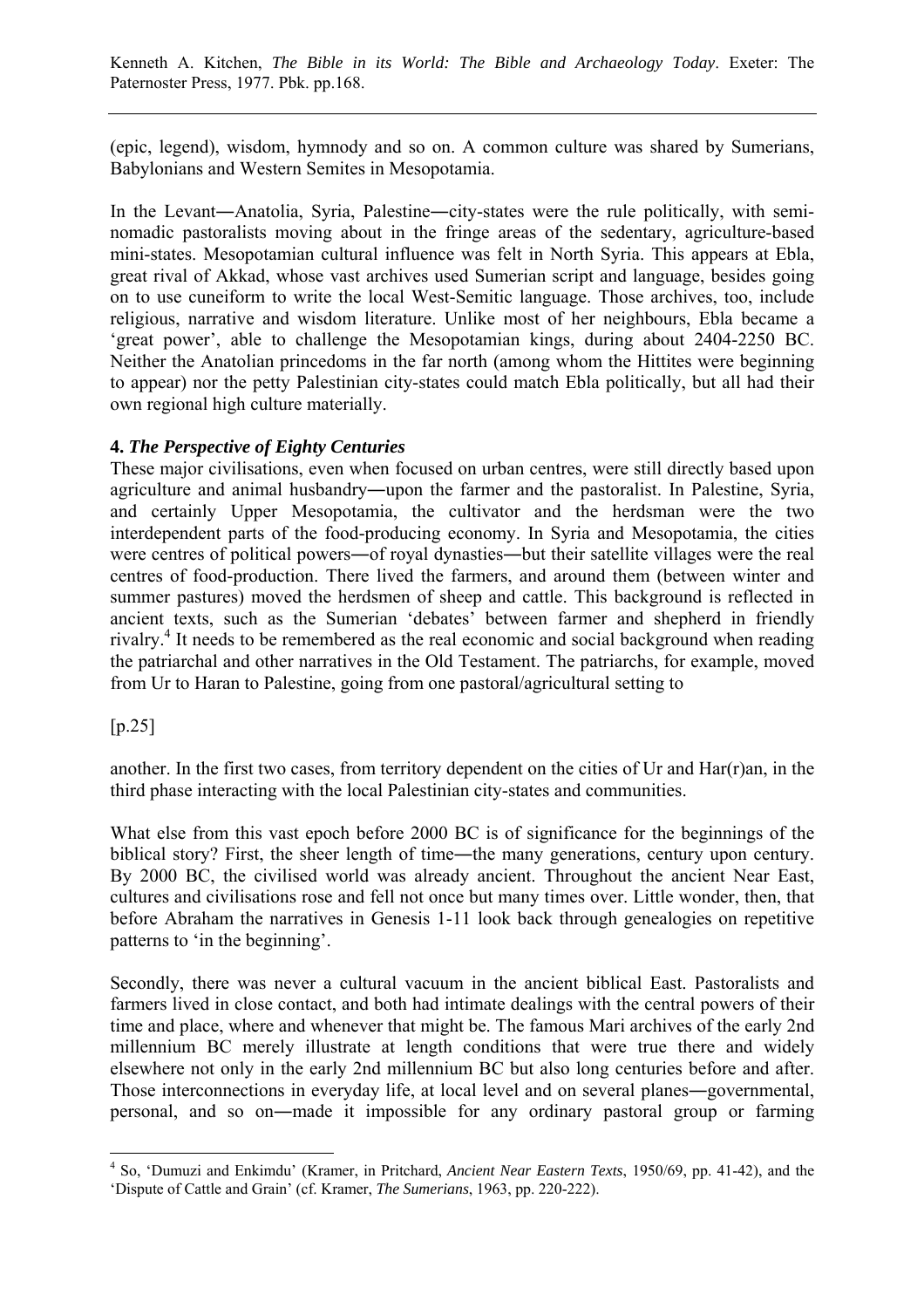community to life a life in isolation, hermetically sealed off from all influences and contacts with the immediate world around them. All were heirs to the 'precipitate' of what had gone before, and through continual contacts came to share in varying degrees in the cultural movements of their own places and times.

Back in the nineteenth century AD, Old Testament scholars (working themselves in a virtual vacuum) simply could not believe in figures like the patriarchs who seemed―to them―to belong in the night of prehistoric time. Or in a Moses who suddenly produced a series of institutions (laws, rituals, the tabernacle, etc.) as if from nowhere. For these and other reasons, such figures had to be devalued and treated as imaginary reflections from later times, say from *c*. 900 BC onwards. But this total lack of perspective-in-depth is now visibly and totally false. The night of prehistoric time faded not in 900 BC but nearer 9000 BC, culturally speaking. Thus someone in the position of a Moses did not have to pluck laws or a covenant out of thin air―such were formulated within the terms of the long and highly-developed modes of life already existing at the time; in the 13th century BC, that was eighty-seven centuries after those earliest experimental settlements at Jericho or elsewhere. As intimated above, even an Abraham in or after 2000 BC came also late in time, in a teeming, busy world with over eighty centuries of varied cultural experience behind it.

[p.26]

Thus, whether one lived as a pastoralist with regularly-moving flocks, as a farmer based on village and field, or in the city in their midst, one never lived in total isolation at any period during the full-blown cultures of the ancient Near East.

# **Back to the Beginnings**

While archaeology by excavation of sites shows us the rich complexity of human life across innumerable generations, archaeology by the study of ancient literary texts brings us very much closer to the profile of remote antiquity offered in Genesis 1-11: creation of the world and of mankind, alienation of mankind from deity, flood, and renewal.

This series of topics, and in this sequence, finds its counterpart in early Mesopotamia, in a variety of literary works written by the Sumerians and Babylonians. Just over a century ago, George Smith aroused great excitement when he announced and published his Chaldean Account of Genesis (1876) and 'Chaldean account of the Deluge'  $(1872/73)$ .<sup>5</sup> Thus began the modern recovery of two great Babylonian epics: *Enuma Elish* (completed by *c*. 1000 BC), recounting the triumph and creative work of Marduk god of Babylon, and the Epic of Gilgamesh (c. 17th century BC and later), whose hero Gilgamesh was told of the flood by its sole survivor. Both texts are available today, substantially complete, in modern translations.<sup>6</sup>

#### **1.** *The Creation*

 $\overline{a}$ 

<sup>5</sup> The former is a book (1876), the latter, a lecture (Dec. 2nd, 1872; in *Transactions of the Society of Biblical Archaeology* 2 (1873), pp. 213-234). 6

A Heidel, *The Babylonian Genesis*, 2nd ed., 1951 (& reprs.); A. Heidel, *The Gilgamesh Epic and Old Testament Parallels*, 2nd ed., 1949 (& reprs.); E. A. Speiser, in Pritchard (ed.), *Ancient Near Eastern Texts*, pp. 60-99, and A. K. Grayson, in 3rd ed., pp. 501-507.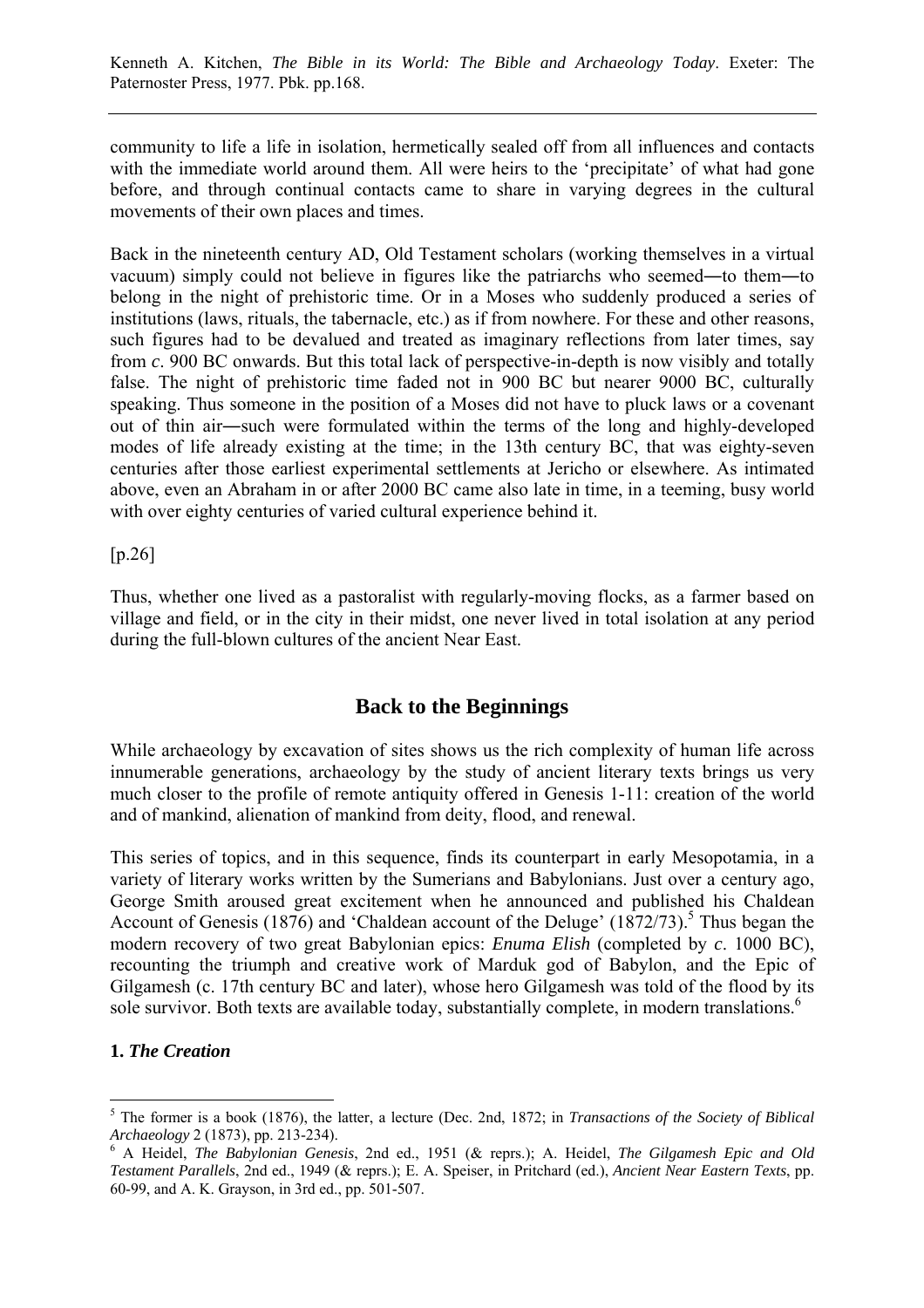In the early days, Old Testament scholars seized upon even trivial comparisons between Enuma Elish and Genesis 1-2. Thus, the Hebrew word *tehom*, 'the deep', was derived from *Ti'amat*, the goddess personifying the salt sea waters. However, this kind of support is much too fragile to sustain the theory of Hebrew dependence upon the Babylonian epic, a fact long since recognised. *Tehom*/*Ti'amat* are Common Semitic. Thus, *thm* occurs not only in Ugaritic in the 14th/13th centuries BC, but also now as *ti'amatum* in the archives of Ebla a thousand years earlier still<sup>7</sup>; in both cases, simply as a common noun, 'deep', 'ocean abyss'.

Even the theme of creation itself appears differently in Enuma Elish and in Genesis 1-2. In the latter, it is the sole theme of any importance. In Enuma Elish, the great theme is the supremacy won by Marduk, and creation (if more than an after-thought) is but one feature of his activity. Otherwise the two texts share little else but the 'banalities' of creation: the order of heaven and earth before plants, creatures and mankind is essential, to have somewhere to

[p.27]

put these latter! Plants, too, may be expected to be given before animals that eat them, and so forth. Light appears before named sources (e.g. sun, moon) in both accounts, $8$  but otherwise the points of comparison turn out to be divergent or just commonplaces. Moreover, Enuma Elish itself is not the Babylonian account of creation, but merely a subsidiary offshoot of that tradition.<sup>9</sup> Other accounts exist in brief form. Hence, it is not surprising that Assyriological scholarship has by now largely rejected the old idea that Genesis 1-2 had any close relation at all with Enuma Elish. Such is essentially the verdict of Heidel, Kinnier-Wilson, Lambert, and Millard, for example.<sup>10</sup> Writers on the Old Testament who suggest the contrary are out-ofdate.

The other principal Babylonian fragments concerned with creation are mainly of still later date (12th to 6th centuries BC in present copies), and diverge even more from what we find in Genesis. These include a bilingual (Sumerian/Babylonian) creation of man (*c*. 1200/800 BC) to be bondservant of the gods, $\frac{11}{11}$  a fragment from Nineveh (7th century BC) mentioning the creation of two 'servants' (of the gods?), $^{12}$  another bilingual piece with Marduk as creator (6th century BC or earlier),  $\frac{13}{3}$  a brief prologue to an incantation against toothache (same daterange),<sup>14</sup> and finally a 'theogony' giving the generations of the gods (7th century BC $\sim$ probably composed earlier).<sup>15</sup> None of these bears any but the slightest resemblance to the account in Genesis 1-2.

**2.** *The Flood*

 $\overline{a}$ 

<sup>&</sup>lt;sup>7</sup> Cf. Pettinato, *Biblical Archaeologist* 39 (1976), p. 50, corresponding to Sumerian *a-ab*, 'waters'. <sup>8</sup> Cf. Hoidal, *Babylonian Canceis*, pp. 101.6, 120.6, and his whole discussion pp. 82, 140.

<sup>&</sup>lt;sup>8</sup> Cf. Heidel, *Babylonian Genesis*, pp. 101 f., 129 f., and his whole discussion, pp. 82-140.<br><sup>9</sup> So, W.G. Lambert, *Journal of Theological Studies* 16 (1965), p. 291.

<sup>&</sup>lt;sup>10</sup> Heidel, *Babylonian Genesis*, pp. 82-140; J. V. Kinnier-Wilson, in D. W. Thomas (ed.), *Documents of Old Testament Times*, 1958, p. 14 ('no connections of any kind'); Lambert, *Journ. Theol. Studies* 16 (1965), pp. 287-

<sup>&</sup>lt;sup>11</sup> Translation, Heidel, *Babyl. Genesis*, pp. 68-71 (not in Pritchard).<br><sup>12</sup> In Heidel, *op. cit.*, p. 64 (not in Pritchard).<br><sup>13</sup> In Heidel, *op. cit.*, pp. 61-63 (not in Pritchard).<br><sup>14</sup> In Heidel, *op. cit.*, pp. 72f.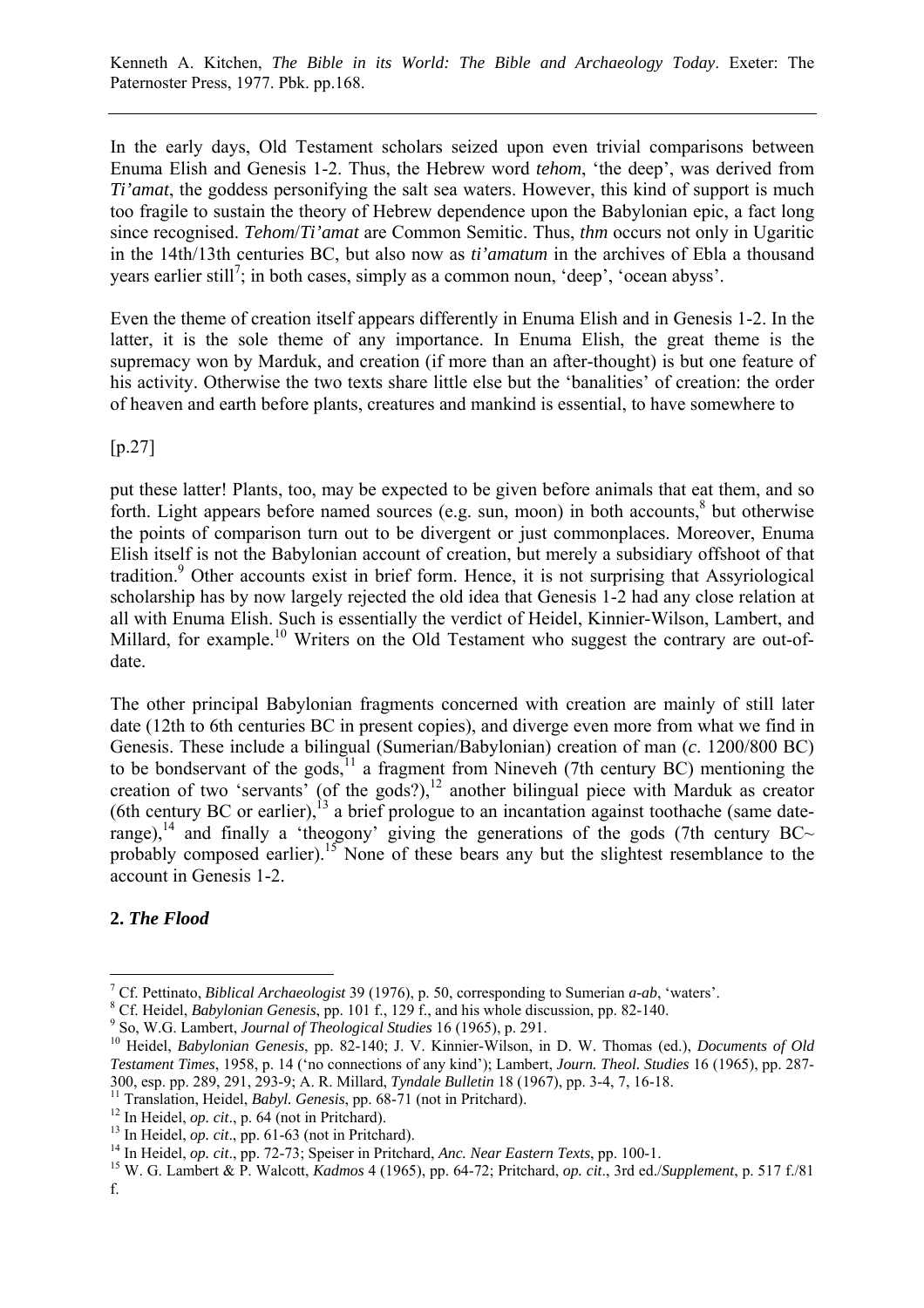Also long known is the Babylonian story of a great flood sent by the gods to wipe out a noisy and troublesome mankind, before which one god secretly warned his favourite to build a boat to save himself and his family from the impending deluge. From his vessel when marooned on Mt Nisir amid the watery wastes, the hero sent forth a dove, swallow and raven before being sure that the waters were receding. Once on *terra firma*, he then offered a sacrifice round which 'the gods gathered like flies', subsequently bestowing immortality upon him.

This is the story told by Ut-napishtim (in the Epic of Gilgamesh) to Gilgamesh, an ancient king of south-Babylonian Uruk in quest of immortality. The flood-story, thus, is only a secondary feature in this epic—and in fact only occurs (to date) in the 7th-century copies. Parallels between this Babylonian account, and Noah's flood in Genesis 6-8 are obvious to the eye. Thus, almost a century ago, it became commonplace to assume that the biblical account was simply copied or adapted from the Gilgamesh one, and that both in any case were purely folkloristic fiction. The only contrary

[p.28]

 $\overline{a}$ 

evidence seemed to be Woolley's controversial claim to have found traces of the legendary flood in a layer of silt at Ur.

However, this too-simple picture and the old assumptions have alike been overtaken by fuller information. Thus, a variety of flood deposits have been found at Mesopotamian sites other than Ur, usually of different dates from both the Ur deposit and each other. That at Ur is impressive in thickness, but may have been relatively 'local' even so. Combined with further literary evidence (see below), this increased archaeological information has been subjected to lively discussion. Some archaeologists have attempted in fact to identify and date the flood of Mesopotamian tradition (with which Noah's may be associated), considering that a real if distant event is in question, not solely a fiction.<sup>16</sup>

The inscriptional material is now much richer than just Gilgamesh. The oldest mention is probably that in the Sumerian King List, possibly in the first line of its original edition (*c*. 2000 BC): 'after the flood had swept over, when kingship was lowered from heaven...', followed by the list of kings after the flood.<sup>17</sup> In its 'second edition', the List was prefaced by a forty-line account of kings before the flood, giving the full sequence: pre-flood kings, flood, kings after the flood.

Then, by the 17th century BC at latest, there was composed the Semitic Old-Babylonian Epic of Atrakhasis, which originally included the fullest Babylonian account of the flood.<sup>18</sup> To about 1600 BC is dated the Sumerian flood-story, covering the same ground at one-quarter of the length (about 300 lines instead of 1245 lines).<sup>19</sup> A Babylonian tablet about the flood and mentioning Atrakhasis was found at ancient Ugarit on the Syrian coast, dated to the period *c.*  $1400-1200$  BC.<sup>20</sup> Finally, there is the Babylonian Epic of Gilgamesh with which we began.

<sup>16</sup> See (e.g.) M. E. L. Mallowan, *Iraq* 26 (1964), pp. 62-82; R. Raikes, *Iraq* 28 (1966), pp. 52-63; W. W. Hallo in

Hallo & Simpson, *The Ancient Near East, A History*, 1971, pp. 28 ff., 35 ff.<br><sup>17</sup> Cf. the remarks of Lambert & Millard, *Atrahasis*, pp. 16, 25 (with refs.). A 'king list' of the city of Lagash (*c*.<br>1700 BC) also began w

<sup>&</sup>lt;sup>18</sup> Fully edited by W. G. Lambert & A. R. Millard, *Atra-hasis, The Babylonian Story of the Flood*, 1969.<br><sup>19</sup> See M. Civil in Lambert & Millard, pp. 138 ff.

<sup>20</sup> Lambert & Millard, *Atrahasis*, pp. 131-133.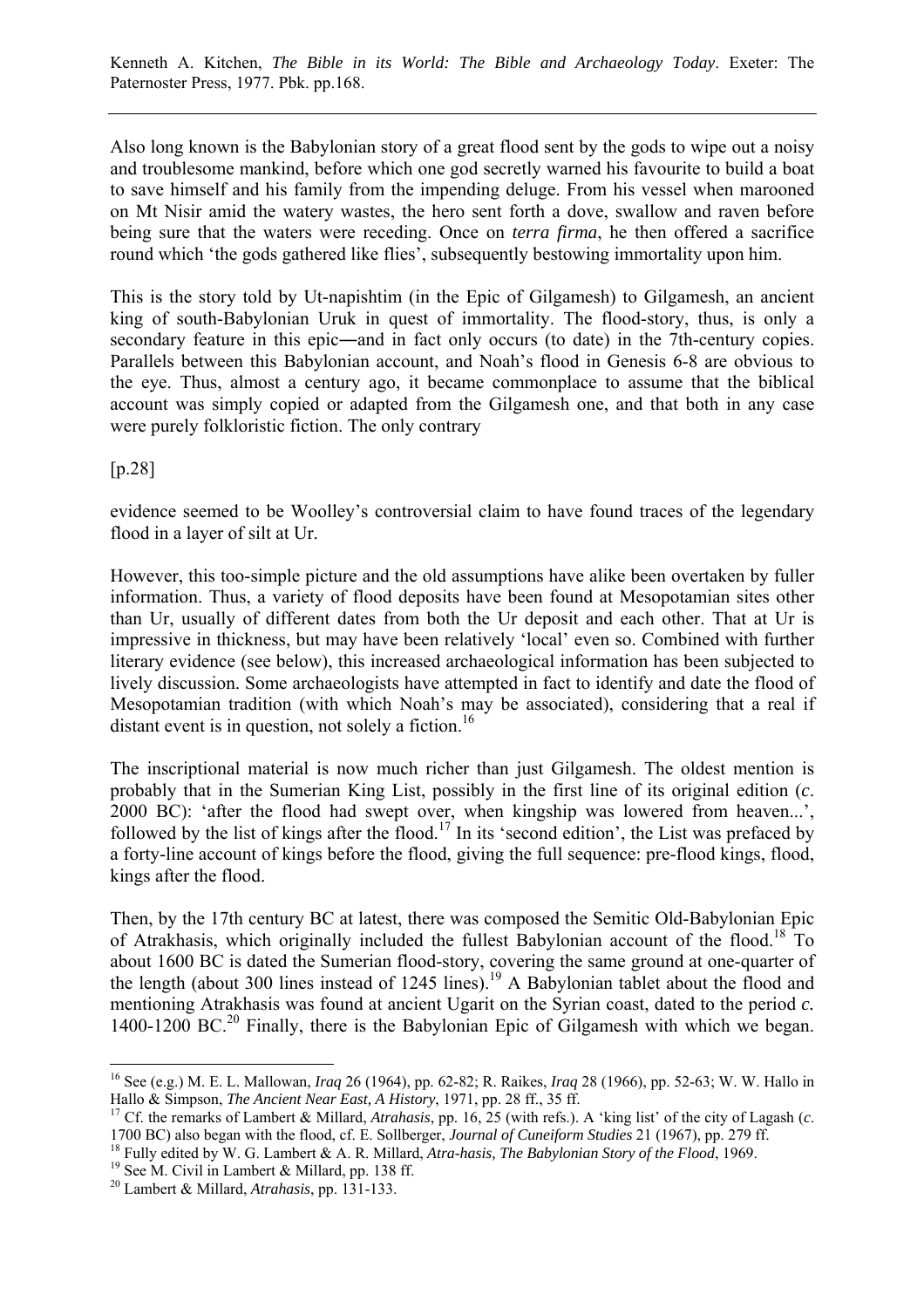Most of this epic is attested by copies of the early 2nd millennium BC, but for Tablet XI (the flood) only 7th-century copies are known as yet. Thus, ancient Mesopotamia has passed on to us not one, but several, floodaccounts, of which one was studied as far away as Ugarit on the Syrian coast. $21$ 

What may we learn from all this? First, we have a multiplicity of accounts from Mesopotamia, with some variety in their treatment of the flood theme. None is absolutely identical with any other, still less with the account in Genesis 6-8. As any reader of both the Mesopotamian and Genesis narratives can verify personally, there is a clear outline in common and much difference in detail. The common framework includes: 1. Divine decision to send a punishing flood; 2. One chosen man told to save self, family and creatures by building a boat; 3. A great flood destroys the rest of the people; 4. The boat grounds on a mountain; 5. Birds are sent

[p.29]

 $\overline{a}$ 

forth to determine availability of habitable land; 6. The hero sacrifices to deity; 7. Renewal of mankind upon earth.

The differences in detail are many, but include the following:

1. Cause: The Mesopotamian gods tire of the noisiness (not the sins) of mankind, and arbitrarily decide to sweep all mankind away (just or unjust); but in Genesis, God sees the corruption and universal wickedness of mankind, hence decides to punish this.

2. The Mesopotamian assembly of gods is at pains to conceal their flood plan entirely from mankind—this is not evident in Genesis at all.

3. The saving of the hero is entirely by trickery, by the deceit of one god behind his colleagues' backs in the Mesopotamian epics, against the orders of the entire divine assembly. In Genesis, God from the first tells Noah plainly, without subterfuge, that judgement comes and he alone has been judged faithful and so must build a boat.

4. The size and type of craft differ entirely in the various versions. That in Gilgamesh has the proportions of a vast cube, perhaps even of a great floating ziggurat (temple-tower); that in Genesis has far more the proportions of a real craft―and less vast than Berossus's one.

5. The duration of the flood differs in the Mesopotamian and biblical accounts. Thus, Atrakhasis has seven days and seven nights of storm and tempest, as does the Sumerian version; Gilgamesh has six (or seven) days and nights, with subsidence of the waters beginning on the seventh day; none of the Mesopotamian narratives give any idea of how long the flood-waters took to subside thereafter. In contrast, Genesis has an entirely consistent, $22$  more detailed time-scale. After seven days' warning, the storm and floods rage

<sup>&</sup>lt;sup>21</sup> Press reports of creation and flood stories among the literary tablets found at Ebla (*c*. 2350 BC) have not yet been officially confirmed; any such would be of the greatest interest. At the end of Mesopotamian history, one should also remember the summary of the flood by Berossus (given in Lambert & Millard, *op. cit.*, pp. 134-137

<sup>&</sup>lt;sup>22</sup> Contradictions have often been alleged, by attributing various numbers in the narrative to different 'documents'; the contradictions (like the 'documents') are purely imaginary and have been repeatedly exposed as such; cf. (e.g.) Heidel, *The Gilgamesh Epic and Old Testament Parallels*, pp. 245-8.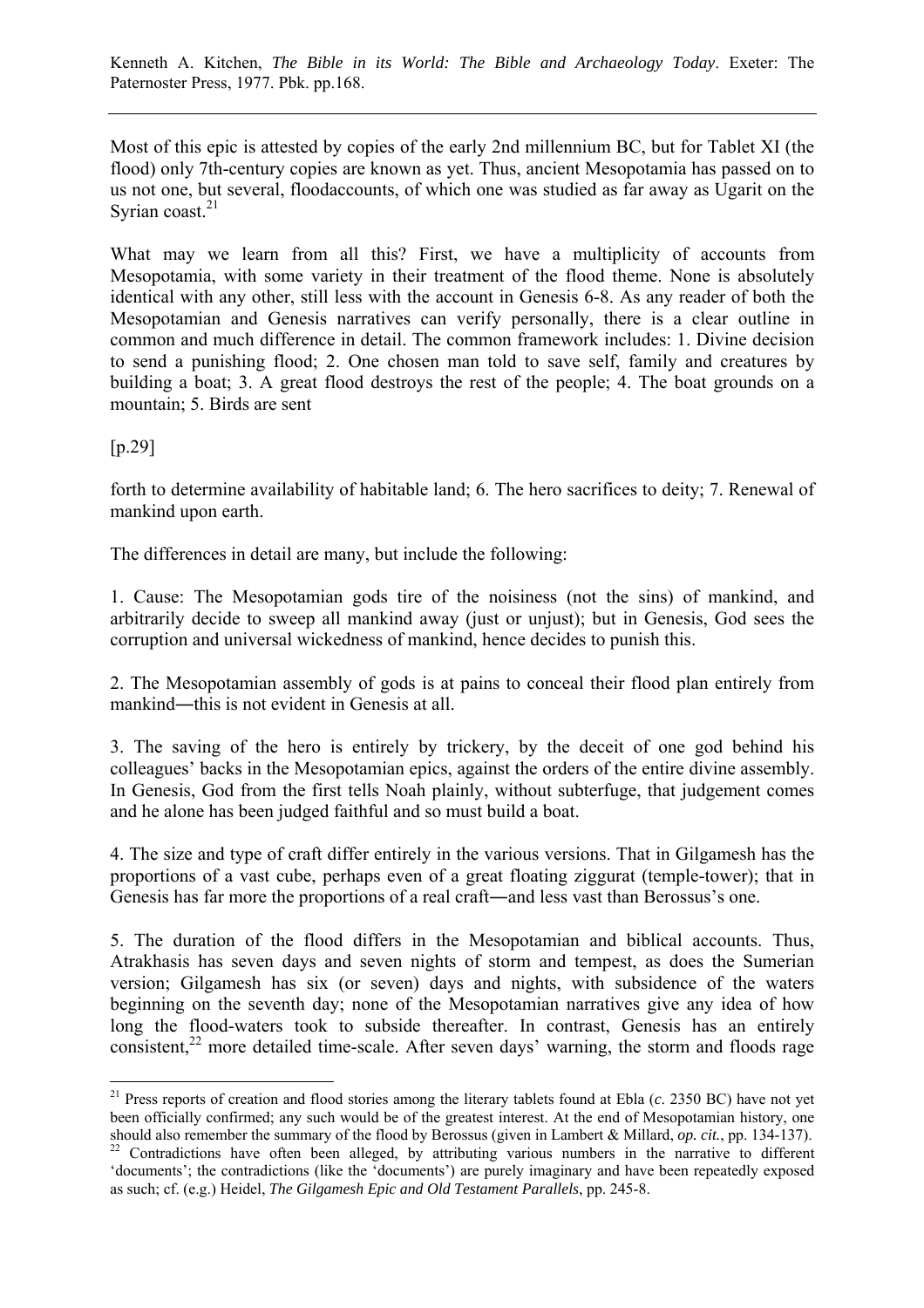for 40 days, then the waters stay for 150 days before beginning to sink, and further intervals follow, until the earth was dry a year and ten days after the cataclysm began (Gen. 7:11; 8:14).

6. The inhabitants of the boat include (besides animals, the hero and his family) also a pilot and craftsman, etc., in the Mesopotamian versions; in Genesis we find (besides animals)<sup>23</sup> only Noah and his immediate family.

7. The details of sending out birds differ entirely, as between Gilgamesh, Berossus, and Genesis 8:7 ff.; this is lost in Atrakhasis (if ever present).

8. The Mesopotamian hero leaves the boat of his own accord, and then offers a sacrifice to win the acceptance of the gods. By contrast, Noah stays in the boat until God summons him forth, and then presents what is virtually a sacrifice of thanksgiving (he

 $[p.30]$ 

 $\overline{a}$ 

being already accepted personally) following which divine blessing is expressed without regret (contrast Enlil's initial anger over man's survival).

9. Replenishment of the land or earth is partly through renewed divine activity in Mesopotamia (cf. in Atrakhasis), but simply and naturally through the survivors themselves (Noah and family) in Genesis.

Thus, it is fair to say that the Mesopotamians―Sumerians, Babylonians and Western Semites―had a flood-tradition in common, which existed and was transmitted in several versions. To talk of borrowing the Hebrew from the Babylonian (or Sumerian) or vice-versa seems excluded. Parallel traditions about some ancient event in common Mesopotamian memory would be a simpler and more satisfying answer. The Genesis account is in no way more 'evolved' than its neighbours, and often reads more simply. In terms of length, for example, its 60 verses (Gen. 6:9-8:22) might be roughly equal to 120 lines of Sumerian or Akkadian text. In contrast, the relevant parts of Atrakhasis (in Tablets II and III) were originally at least some 370 lines long, and that in Gilgamesh XI some 200 lines long; only the relatively brief Sumerian account was 120 lines long or originally a little more. In other words, Genesis 6-8 was probably the simplest and shortest of all the ancient versions, possibly originating as early as they, and was certainly not a secondary elaboration of them.

Secondly, the Sumerians and Babylonians of *c*. 2000/1800 BC believed so firmly in the former historical occurrence of such a flood―in a land plagued by floods until modern times―that they inserted it into the Sumerian King List, and not merely in their epic tales. In the second and final form of that list, the flood was a bench-mark between kings before, and kings after, the flood.<sup>24</sup> Thus, as already noted above, it is not surprising to find authorities in

 $23$  The 'difference' between Gen. 6:19, 20 and 7:2, 3 is sometimes imagined to indicate multiple sources. In 6:19-20, 'pairs' is general (and one cannot have a plural of a Hebrew dual), while the command in 7:2-3 is more specific―pairs only of unclean, and seven pairs of clean, species. Cf. Kitchen, *Ancient Orient & OT*, 1966, p. 120 and references; W. J. Martin, in J. H. Skilton et al. (eds.), The Law and the Prophets, 1974, pp. 92 f.<br><sup>24</sup> Owing to the peculiar nature of the Sumerian King List (discontinuous dynasties; large regnal figures), one

cannot, of course, use it to calculate the date of the flood.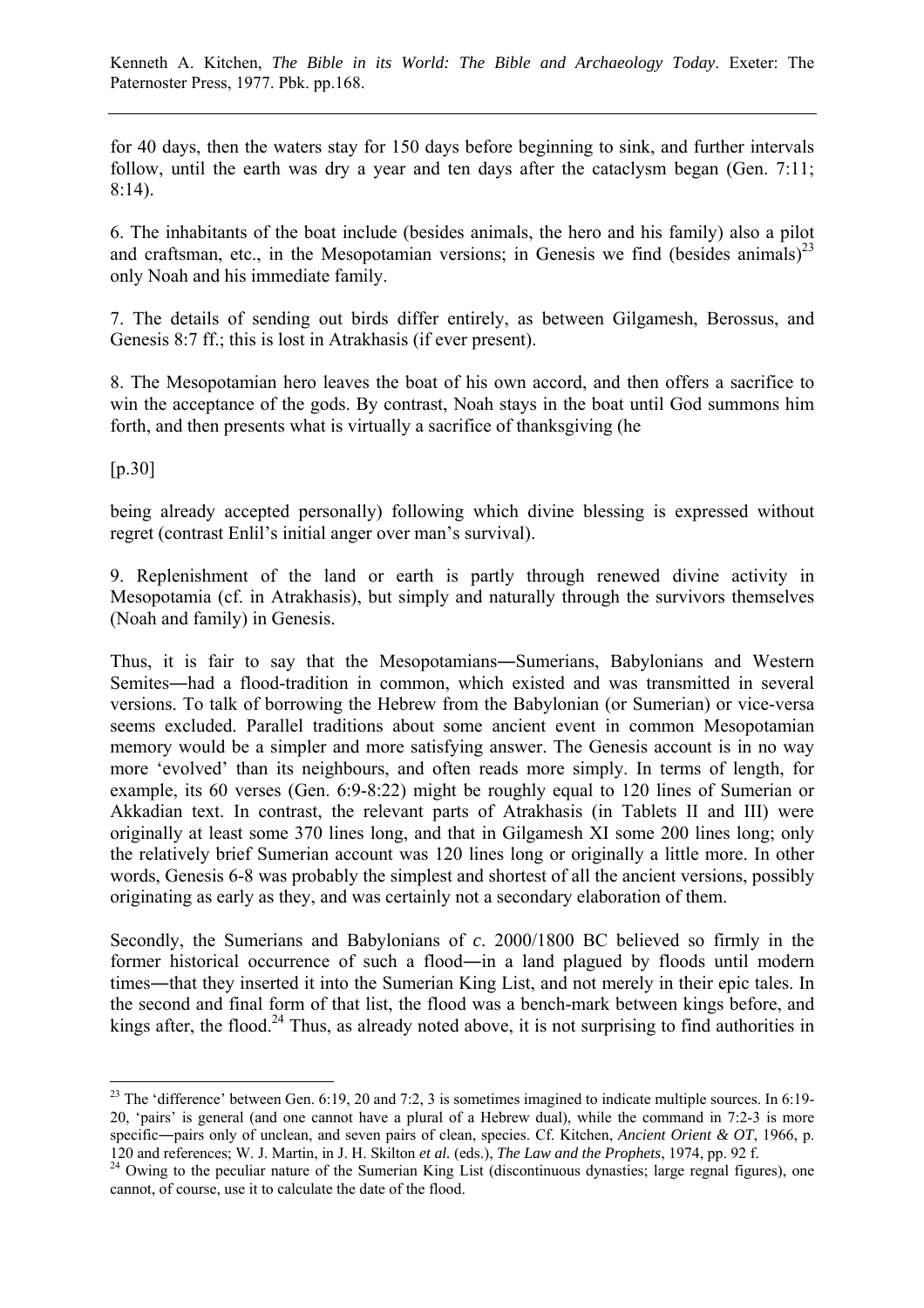Mesopotamian archaeology and history such as Mallowan or Hallo seriously essaying to date the flood of tradition. Pure fiction hardly seems likely, as a solution.

Thirdly, an agnostic note. It is, of course, impossible to dogmatize on the extent of the flood of Mesopotamian or biblical tradition. In the latter case, the word '*eres* covers in usage so broad a field from 'land' (limited location) to 'earth' (the known world) that it is unwise to opt for any extreme solution. Again, it is a sheer waste of time looking for remains of the ark on modern Mt Ararat, because the biblical text does not locate it there―it clearly says 'the mountains (plural) of Ararat' in Gen. 8:4, which name covers a whole vast region. The ultimate reality behind the narrative does not rest on wild-goose-chases of that kind.

[p.31]

 $\overline{a}$ 

#### **3.** *Primeval Proto-history*

However, the background importance of the Mesopotamian traditions of creation and flood is not restricted to these topics just in isolation. Of equal interest is their part in the overall tradition about the 'most ancient past' in both Genesis and Mesopotamia. In Genesis 1-11, we find the sequence of creation (1-2), man's alienation from God (3-4), linked by a tengeneration genealogy (5) to the flood and renewal (6-9). With the spread of mankind (10- 11:9), a further nine-generation genealogy from Noah's son Shem to Abram's father Terah (Gen. 11:10-25) provides the link with the 'founding father' Abraham.

A similar outline (creation linked to flood, linked to later times) appears also in the early Mesopotamian works, as a literary whole. The oldest, the Sumerian King List, presupposes creation, beginning with 'When kingship was lowered from heaven', and continues with a line of eight (or ten) kings<sup>25</sup>, until 'the flood swept over (all)'. Then kingship was again lowered from heaven, and the long line of royal dynasties continues down into well-known historical times, to *c.* 2000/1800 BC. But from *c*. 1700 BC at latest, it is the narrative Atrakhasis Epic which presents the closest analogy.<sup>26</sup> In a world already created, the gods fashion mankind to take over life's drudgery (cleaning canals, preparing food, etc.). Mankind becomes so numerous that Enlil the chief god decides to decimate them by plague, drought and famine―alienation had set in. Each time, the god Enki reveals to his favourite, Atrakhasis, a way to escape these blights. Likewise, when Enlil and the gods send the flood, Enki counsels Atrakhasis to build a boat. Afterwards, Enlil is reconciled to the survival of mankind, and arrangements are made for their continuance; the whole is comprised within an epic originally 1,245 lines long. Much shorter (about 300 lines) was the Sumerian 'flood story' (*c*. 1600BC), on a badly-damaged tablet. This shows the same basic outline as Atrakhasis: [created world], creation of mankind and five cities, [alienation], the pious hero told to save himself by boat, in the flood, and re-establishment of human life (the hero, immortalized). We may tabulate as follows:

| <b>Sumerian King-L</b> |                                | <b>Atrakhasis</b>                    | <b>Sumerian Flood</b>   | Genesis 1-11               |
|------------------------|--------------------------------|--------------------------------------|-------------------------|----------------------------|
|                        | A: $(Creation \&)$<br>kingship | ( <i>Creation &amp;</i> )<br>mankind | [Creation &]<br>mankind | Creation, incl.<br>mankind |
|                        | list:                          | narrative:                           | narrative:              | narrative:                 |

<sup>&</sup>lt;sup>25</sup> Cf. J. J. Finkelstein, *Journal of Cuneform Studies* 17 (1963), p. 46, Table II.<br><sup>26</sup> For summary and evaluation, cf. A. R. Millard, *Tyndale Bulletin* 18 (1967), pp. 4 ff., besides Lambert & Millard, *Atrahasis*, pp. 8 ff.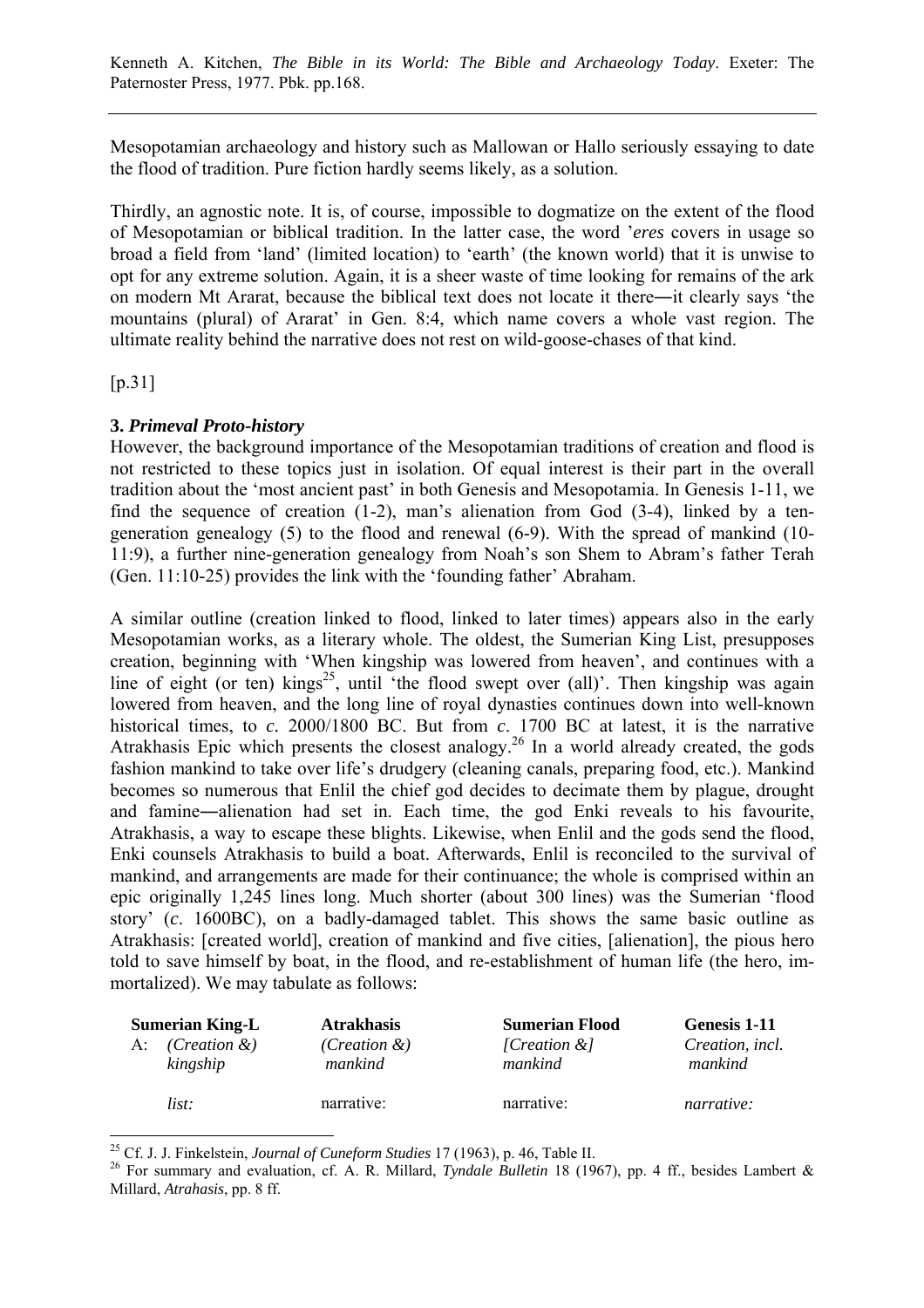| B:     | $(8/10$ names)<br>Flood<br>new start.                                            | alienation<br>Flood<br>new start.                                  | alienation<br>Flood<br>new start,                                      | <i>alienation.</i><br>genealogy.<br><i>Flood</i><br>new start,             |
|--------|----------------------------------------------------------------------------------|--------------------------------------------------------------------|------------------------------------------------------------------------|----------------------------------------------------------------------------|
| [p.32] |                                                                                  |                                                                    |                                                                        |                                                                            |
|        | (Sumerian King-L)<br>kingship<br>list:<br>Historic<br>Dynasties<br>(c.2000/1800) | (Atrakhasis)<br>mankind<br>$\cdots$<br>(Epic,<br>$c.17$ th $ct.$ ) | (Sumerian Flood)<br>mankind<br>$\cdots$<br>(Epic,<br>$c.17$ th $ct.$ ) | $(Genesis 1-11)$<br>mankind<br>genealogy.<br>Abram's clan<br>(c.2000/1700) |

This table illustrates the comparisons and contrasts between the three traditions (King List, Mesopotamian epics, Genesis (W. Semitic) account). In effect, we find the common theme of protohistory (creation, crisis, continuance, of man) treated in several ways. In Sumerian, in both king list and narrative; in Akkadian, in narrative; and in West Semitic, in narratives linked by genealogies. Each component in the population of early 2nd-millennium Mesopotamia (Sumerians, Babylonians, Western Semites) contributed its formulation of inherited traditions, and it seems most probable that the West-Semitic version took shape in Mesopotamia<sup>27</sup> before being taken westward to Canaan by such as the early Hebrews like Terah and Abram.<sup>28</sup>

The King List and Genesis genealogies show instructive similarities and contrasts. Thus, before and after the flood, the Sumerian King List uses slightly different formulae to introduce and terminate successive dynasties. Likewise, there are differences in formula between the genealogies of Gen. 5 and 11 before and after the flood. It is interesting to recall that the pre-flood section of the King List was originally a distinct composition, prefaced to the List in its '2nd edition'; in Genesis, chapter 5 belongs to 'the document of the succession of Adam', while the genealogy in 11:10 ff. belongs to the 'succession of Shem'―the phrase 'these are the generations (or, succession) of *X'* is a well-known marker of successive sections in the present book of Genesis, almost like a series of tablets.<sup>29</sup> Again, both in the King List and in Genesis, one finds 'notes' included on some of the people listed. These indicate, not some kind of multiple authorship, but the compiler's wish to transmit traditions he valued, or which characterised the person named.

These affinities agree well with the thesis of a common literary heritage, formulated in each case in Mesopotamia in the early 2nd millennium BC. A West-Semitic tradition of such age can be no novelty now, in the light of still earlier West-Semitic writings at Ebla, *c*. 2300 BC. One may further notice the number of generations and kings, respectively, in Genesis 5 and the pre-flood section of the Sumerian King List, ten in the former and eight or ten in the latter.

 $\overline{a}$ 

<sup>27</sup> Note Mallowan's remarks on the Mesopotamian (not Palestinian) features of the flood phenomena (*Iraq* 26 (1964), p. 64).

 $3$  And much earlier by others to Ebla; if press reports of a flood-story there are confirmed later. Other literature was certainly so transmitted.

<sup>29</sup> Cf. the interesting treatment of the headings (or colophons?) by P. J. Wiseman (ed. D. J. Wiseman), *Clues to Creation in Genesis*, 1977, pp. 34 ff., revised from P. J. Wiseman, *New Discoveries In Babylonia about Genesis*, 1936, pp. 45 ff.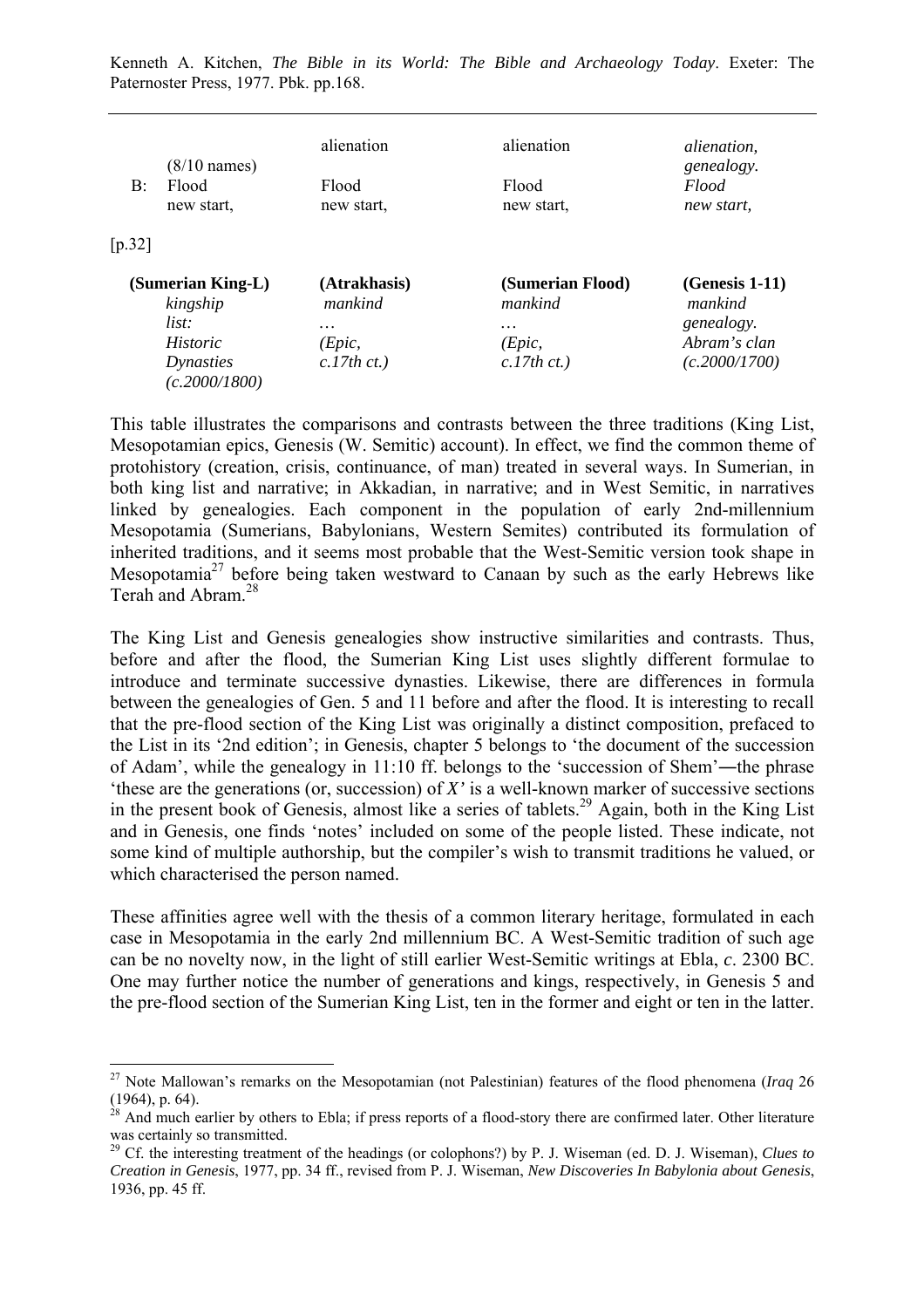In either case, the eight or ten names represent a long time-lapse rather than literally that number.<sup>30</sup> The same applies to the

[p.33]

 $\overline{a}$ 

nine generations after the flood (Gen. 11) and to the Sumerian post-flood dynasties, known to be incomplete. Some set in sequence were actually contemporary, while others (independently known) are not listed.31 Proper caution in interpretation is called for in Genesis 5 and 11, where there is no guarantee that the phrase 'A begot B' always meant that A was literal father of B. Such a phrase can indicate simply that 'A begot (the lineage descending to) B', with the given names as representatives of a far longer series. Other biblical passages bear out such usage. Inside Genesis itself, 'the children that Zilpah bore to Jacob' (Gen. 46:18) actually include great-grandsons. The datum 'Joram begot Uzziah' (Matthew 1:8) summarises the fuller lineage whereby Joram actually fathered Ahaziah, father of Joash, father of Amaziah, father of Uzziah (cf. 2 Kings 8:25; 11:2; 14:1, 21), precisely as suggested may apply to Genesis 5 and 11.

Even so, where does that leave characters like Methuselah with 969 years to his credit (Gen. 5:27), or early Sumerian rulers whose reigns in the List range from a few hundred years back to some with 28,000 years or more? First impulse is to dismiss the lot; archaeological data, however, counsel patience and caution, not impulse.

Thus, for decades, no-one took the Sumerian King List at all seriously.<sup>32</sup> Then came Jacobsen's masterly edition of that list, plus Kramer's editions of the Sumerian Gilgamesh cycle of stories, and recovery of the Tummal Chronicle in which Gilgamesh appears amongst historical rulers of early Ur. Cuneiform historians came round to the view that early figures like Gilgamesh might have been real people after all, even if embellished by later legend.<sup>33</sup>

Proof positive came in 1959, when Edzard published an original inscription belonging to the reign of (En)mebaragisi<sup>34</sup>, an early king of the city of Kish, and identified a second fragment of that reign.<sup>35</sup>

This worthy was clearly an historical ruler, yet the Sumerian King List credits him with a reign of 900 years―a close rival to Methuselah! From this situation, one fact emerges with crystal clarity. Incredibly high numbers of years (whether reigns or lifespans) attached to a name in later documents do not prove that the person concerned was unhistorical. Whatever the origins of such numbers (which need study), this point on historicity has been clear to Sumerologists and Assyriologists for decades.<sup>36</sup> Thus, in Genesis too, the high numbers remain unaccountable at present, but likewise they constitute in themselves no adequate

 $30$  Within later biblical tradition, this usage is securely attested down to New Testament times; cf. the three series of 14 generations (Matt. 1:1-17), standing for a much longer series as the Old Testament books make c

 $31$  Such as all the dynasties of Lagash, hence perhaps that city's 'anti-establishment, king-list (Sollberger, Journ.<br>Cuneiform Stud, 21 (1967), pp. 279 ff.).

<sup>&</sup>lt;sup>32</sup> See Jacobsen, *The Sumerian King List*, 1939, pp. 2-4 (following on early over-optimism).<br><sup>33</sup> Thus, so careful and critical a scholar as the late Adam Falkenstein considered Gilgamesh not only to have been a real ruler, but to have been the contemporary (if not the builder) of Early-Dynastic II structures at Uruk (in Reallexikon der Assyriologie, III/5 (1968), p. 359).<br><sup>34</sup> The Sumerian title en, 'lord', was prefixed to the king's name in later times.<br><sup>35</sup> In Zeitschrift für Assyriologie 53/NF. 19 (1959), pp. 9-26.<br><sup>36</sup> Cf. remark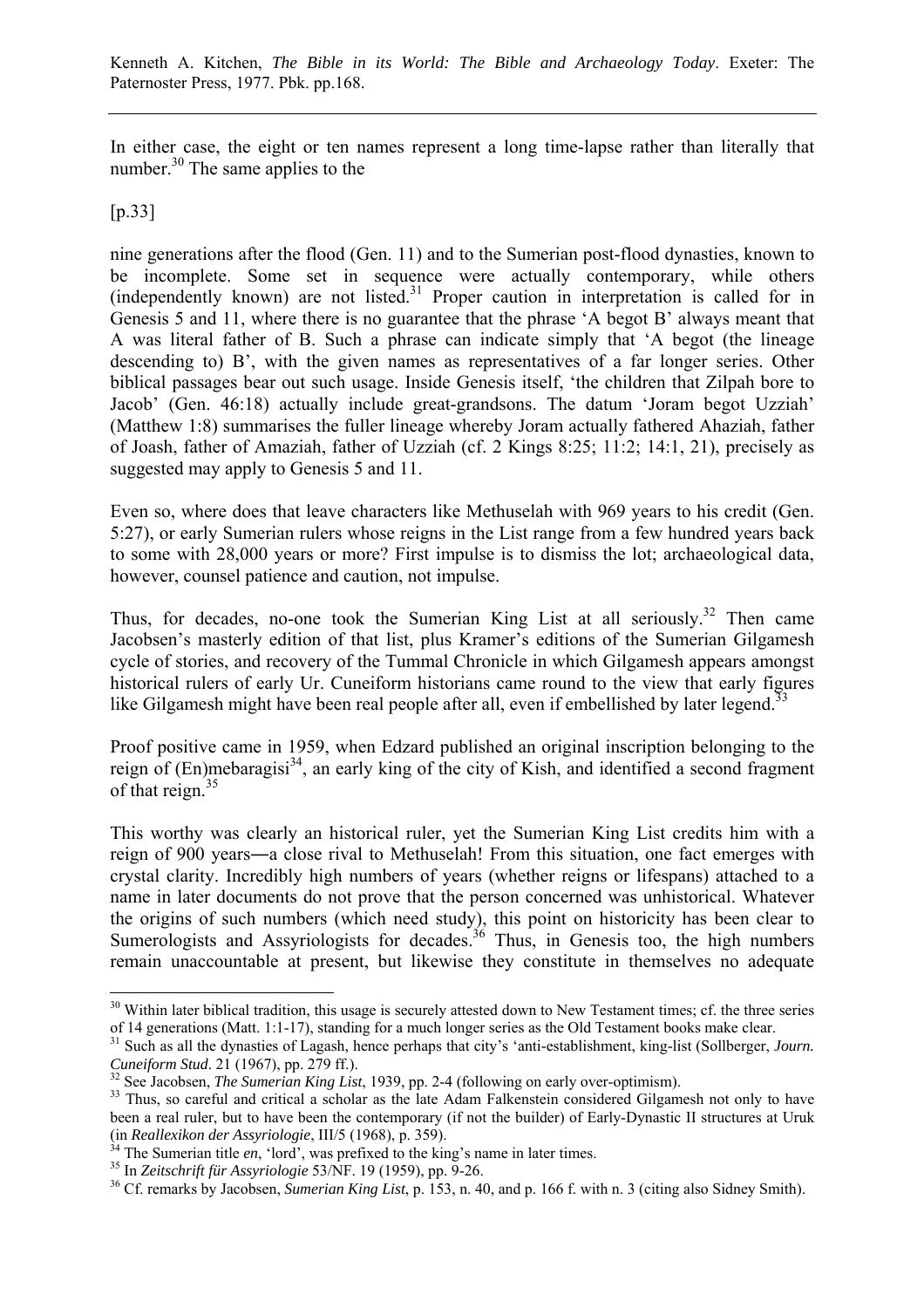reason for rejecting the possible historicity of Abraham's remote ancestors. Methuselah and his kin may have been as real once as Enmebaragisi and Gilgamesh. Eber for example (Gen. 11:15-17) has

[p.34]

been compared with Ebrum, king of Ebla (*c.* 2300 BC); the name is most likely identical (but for an archaic ending), but the individuals almost certainly were not.

While fruitful comparisons are thus possible between early Genesis and such documents as the Sumerian King List, yet both remain entirely independent documents with numerous basic differences which preclude any direct relationship beyond a common basic concept of protohistory. The Sumerian List is a list of unrelated, often non-successive, royal dynasties; early Genesis enshrines the linear genealogy of entirely private individuals.

At this point, we turn from the Sumerians and Akkadians (Babylonians) again to the third component in early Mesopotamia―the Western Semites, known to the Sumerians as Martu and to the Babylonians as Amurrites ('Amorites'), both terms meaning simply 'Westerners'. It has long been known that such people formed part of the population no later than the Third Dynasty of Ur (*c*. 2113-2006 BC), with whose fall the way was open for West Semitic or 'Amorite' leaders to establish themselves as local kings in several cities of Babylonia, founding new dynasties ruling rival city-states. To such a dynasty belonged the famous Hammurabi of Babylon. Of this king and his elder contemporary and rival, Shamshi-Adad I, King of Assyria, we possess remarkable and interlocking genealogies that reach back not less than 26 or 27 generations before these two kings―well over twice the number of named generations in Genesis 5 and 11 put together. The Babylonian document was composed for Hammurabi's great-grandson, to honour the latter's ancestors with funerary offerings to their memory.<sup>37</sup> The Assyrian document was incorporated into the later Assyrian King List, within which it appears in special sections,  $38$  and was linked to the first 17 kings of Assyria $39$  'who lived in tents'. The earliest sections have been regarded as artificial, and several names as merely corrupt or invented―e.g., Tudiya, who begins the Assyrian King List. However, this very same Tudiya is now known to be strictly historical, and to have lived *c*. 2350 BC when he made a treaty with the King of Ebla (see Chapter 3). Thus, with Hammurabi and Shamshi-Adad, we have a genealogical tradition parallel in form and concept with that in Gen. 11 and known to be historical at least at its beginning.

## **4.** *Date of the Primeval Traditions*

One fact stands out especially clearly on dating. Nearly all of our principal sources and examples come from the early 2nd millennium BC (*c*. 2000-1600 BC). This is true of the Sumerian King List, the Sumerian 'flood story', the Epic of Atrakhasis, and

 $[p.35]$ 

 $\overline{a}$ 

<sup>&</sup>lt;sup>37</sup> Published by J. J. Finkelstein, *Journal of Cuneiform Studies* 20 (1966), pp. 95-118.<br><sup>38</sup> Published by I. J. Gelb, *Journal of Near Eastern Studies* 13 (1954), pp. 222 ff.; also Oppenheim in Pritchard, *Anc. N. E. Texts*, 3rd ed., 1969, p. 564, or *Supplement*, p. 128.<br><sup>39</sup> Cf. also A. Malamat, *Journal of the American Oriental Society* 88 (1968), Speiser Memorial Volume, pp. 163-

<sup>173,</sup> with Table, p. 172.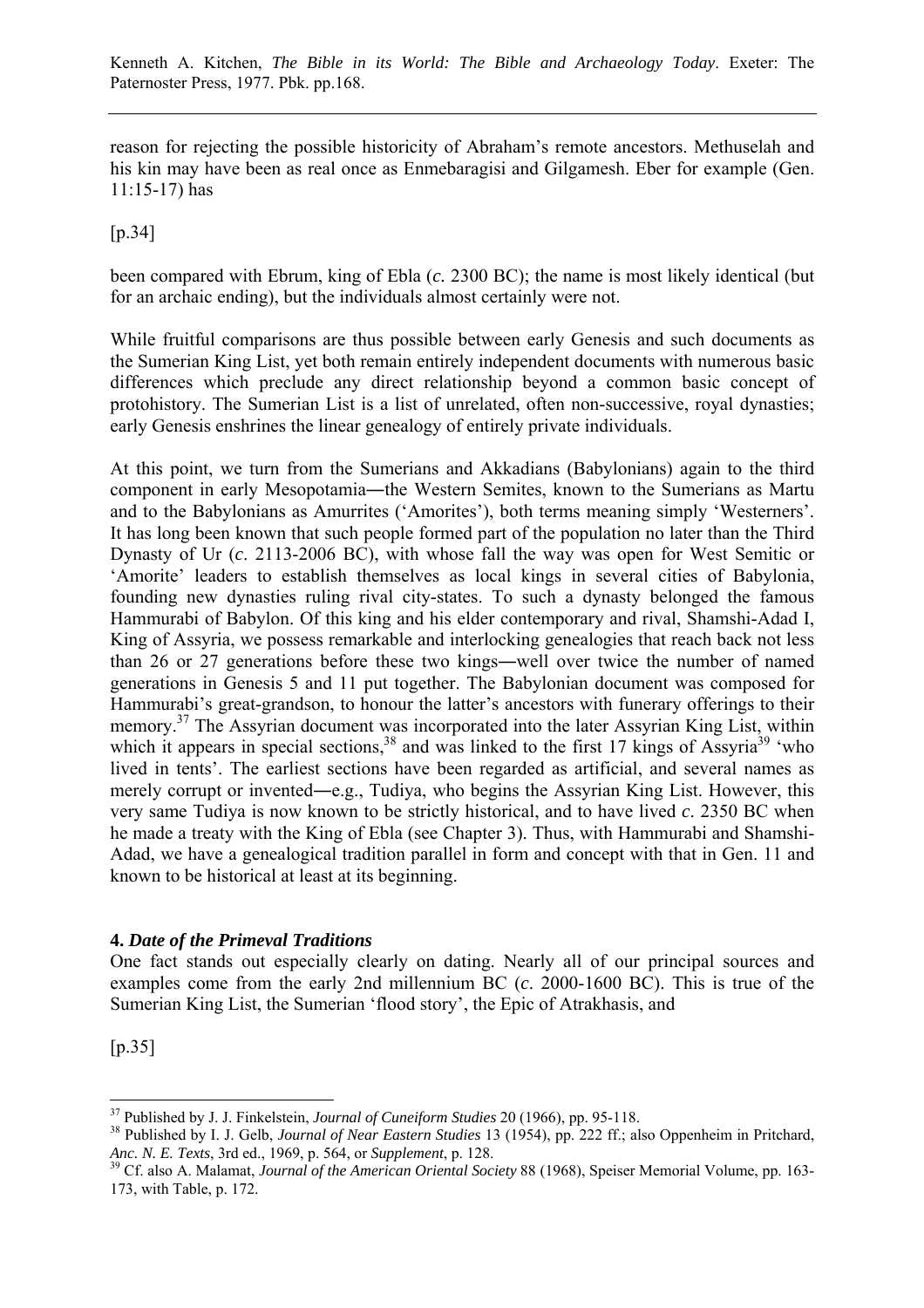the major part of Gilgamesh. It was an especially fruitful period for literature in Mesopotamia. Older Sumerian literature was being recorded in final written form, Semitic Babylonian literature was at the best of its creative brilliance, $40$  and the Western Semites proudly retained record of their family traditions (cf. previous paragraph). Positively, one can conceive of no more fitting epoch for the original composition in literary form of most of the traditions now found in Genesis 1-11. Negatively, it is worth noticing the changed conditions, different interests, and even unsuitability, of later periods of ancient history. Thus, the creation-stories in Mesopotamia from *c*. 1100 BC onwards diverge from what we find in Genesis. And the grouped themes of creation, flood, primeval history, ceased to inspire new writers and new works. Alone, in the 7th century BC, the 'Dynastic Chronicle' retained the form of the Sumerian King List, adding-in some account of the flood, and continuing the long list of Babylonian dynasties to nearer its own time.<sup>41</sup> During the 1st millennium BC, other king-lists in Assyria and Babylonia never normally bothered to go back to either the flood or the creation. Generally, the 1st-millennium scribes were content to recopy and conserve the earlier works created in the 2nd millennium BC. Concerning the possible relation of early Genesis to Mesopotamian tradition, a leading cuneiform scholar long ago pointed out that.<sup>42</sup> 'The [Babylonian] exile and the later part of the [Hebrew] monarchy are out of the question... That the matters spoken of were included in Genesis is proof that they were long established among the Hebrews'.43 In short, the idea that the Hebrews in captivity in Nebuchadrezzar's Babylon (6th century BC) first 'borrowed' the content of early Genesis at that late date is a non-starter. By the time of the Babylonian exile and after, the forms of history-writing had changed. In a *real* post-exilic book like Chronicles, the whole of primeval antiquity down to Abraham's grandson Jacob/Israel is covered in just one initial chapter (1 Chron. 1:1-52), almost entirely of genealogies, in which neither the creation nor the flood are even mentioned, let alone any other 'primeval' details. The focus of interest of its author (c. 400 BC) lay in much later periods of biblical history. Thus, whenever it reached its present form within the entire book of Genesis, the unit Gen. 1-11 best finds its literary origins in the early 2nd millennium BC.

#### **5.** *Conclusions*

The earliest narratives in Genesis appear to be neither late concoctions nor mere bowdlerizations of Mesopotamian legend. They and their nearest Mesopotamian relatives almost certainly offer

## [p.36]

 $\overline{a}$ 

lines of parallel and largely independent witness to ancient traditions held in common by the Sumerian, Akkadian and West-Semitic population-elements in Mesopotamia from very early epochs down to the early 2nd millennium BC, when those ancient traditions were celebrated in a series of literary works, in Sumerian (King List; flood), Akkadian (the epics), and West

<sup>40</sup> For Sumerian, cf. remarks and table by W. W. Hallo in S. J. Lieberman (ed.), *Sumerological Studies in Honor of Thorkild Jacobsen*, 1976, pp. 197 ff., 200; for Babylonian, cf. table before p. 1, in W. G. Lambert, *Babylonian Wisdom Literature*, 1960. 41 Cf. Chronicle 18 in A. K. Grayson, *Assyrian and Babylonian Chronicles*, (*Texts from Cuneiform Sources*, V),

<sup>1975,</sup> pp. 40 ff., 139 f.<br><sup>42</sup> Lambert, *Journ. Theol. Studies* 16 (1965), p. 299.

<sup>&</sup>lt;sup>43</sup> Lambert proceeds to suggest that even the period of the judges is far 'too late', and favours the Amarna period (14th century BC). However, Hebrew contact with Mesopotamia (during the Egyptian sojourn) was not likely to be very close then, and the factors considered here point more realistically to the early 2nd millennium BC.